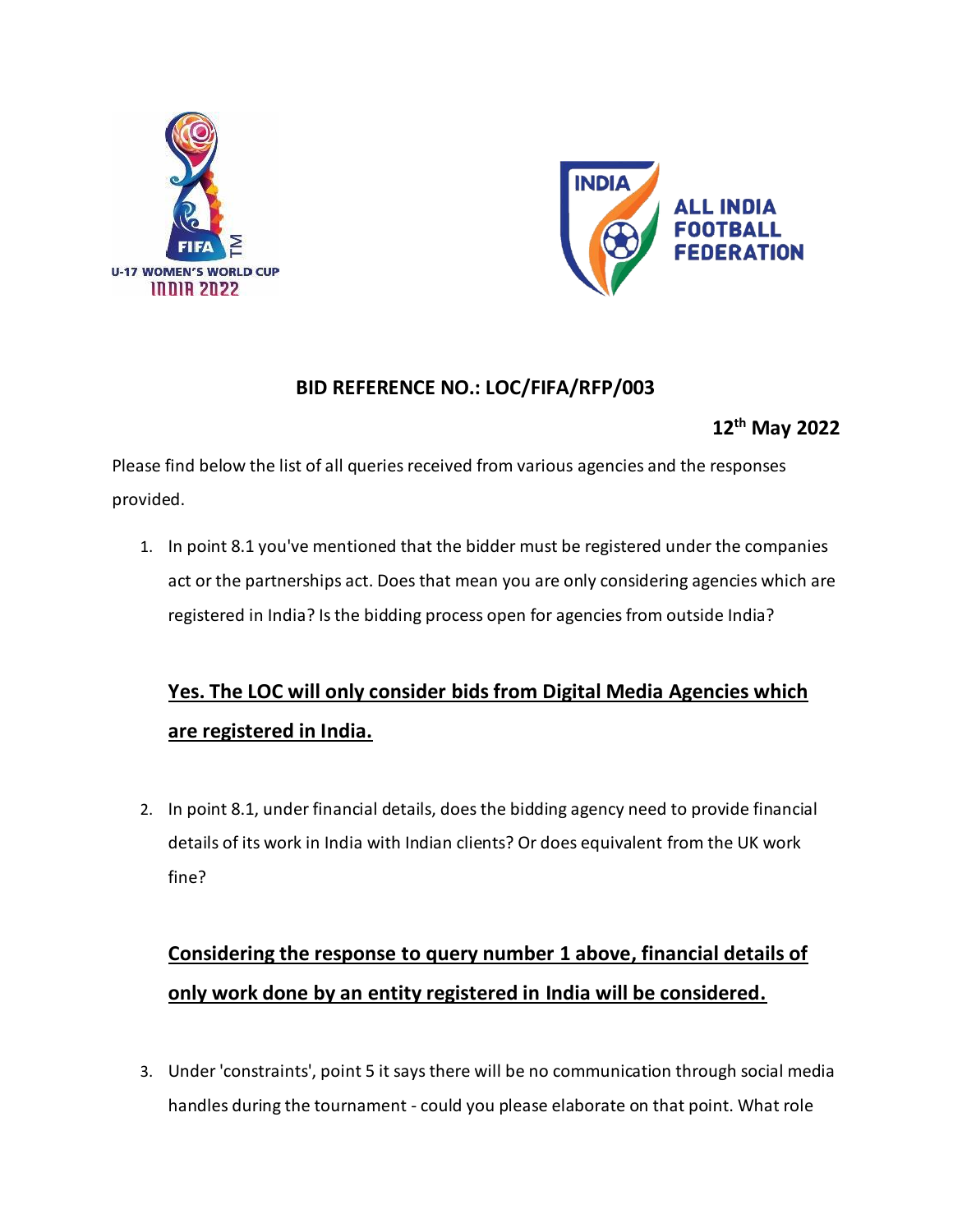will the agency be playing during the tournament?

**One of the deliverables requested is post tournament round up film. To that end, the Digital Media Agency is required to shoot for the "about the Tournament" deliverable at this time. As such no other work needs to be done during the Tournament. Should there be any other work that needs to be done, the same will be communicated by the Authority to the Selected Bidder in writing.** 

4. Does the LOC have a tentative budget in mind for this work?

## **The RFP is an open competitive bidding process, the budget cannot be disclosed**

5. Does the LOC/FIFA already have a tone of voice and design scheme for the tournament, or will the bidding agency be expected to come up with ideas for that?

**Tone of voice / design Scheme - The Authority has listed out the previous work executed in Annexure II, Page 17.**

**Unfortunately, the links to the video were broken. Corrigendum has been uploaded.** 

**Please refer: [https://www.the](https://www.the-aiff.com/media/uploads/2022/04/Corrigendum-RFP03-Digital-Media-Agency.pdf)[aiff.com/media/uploads/2022/04/Corrigendum-RFP03-Digital-Media-](https://www.the-aiff.com/media/uploads/2022/04/Corrigendum-RFP03-Digital-Media-Agency.pdf)[Agency.pdf](https://www.the-aiff.com/media/uploads/2022/04/Corrigendum-RFP03-Digital-Media-Agency.pdf)**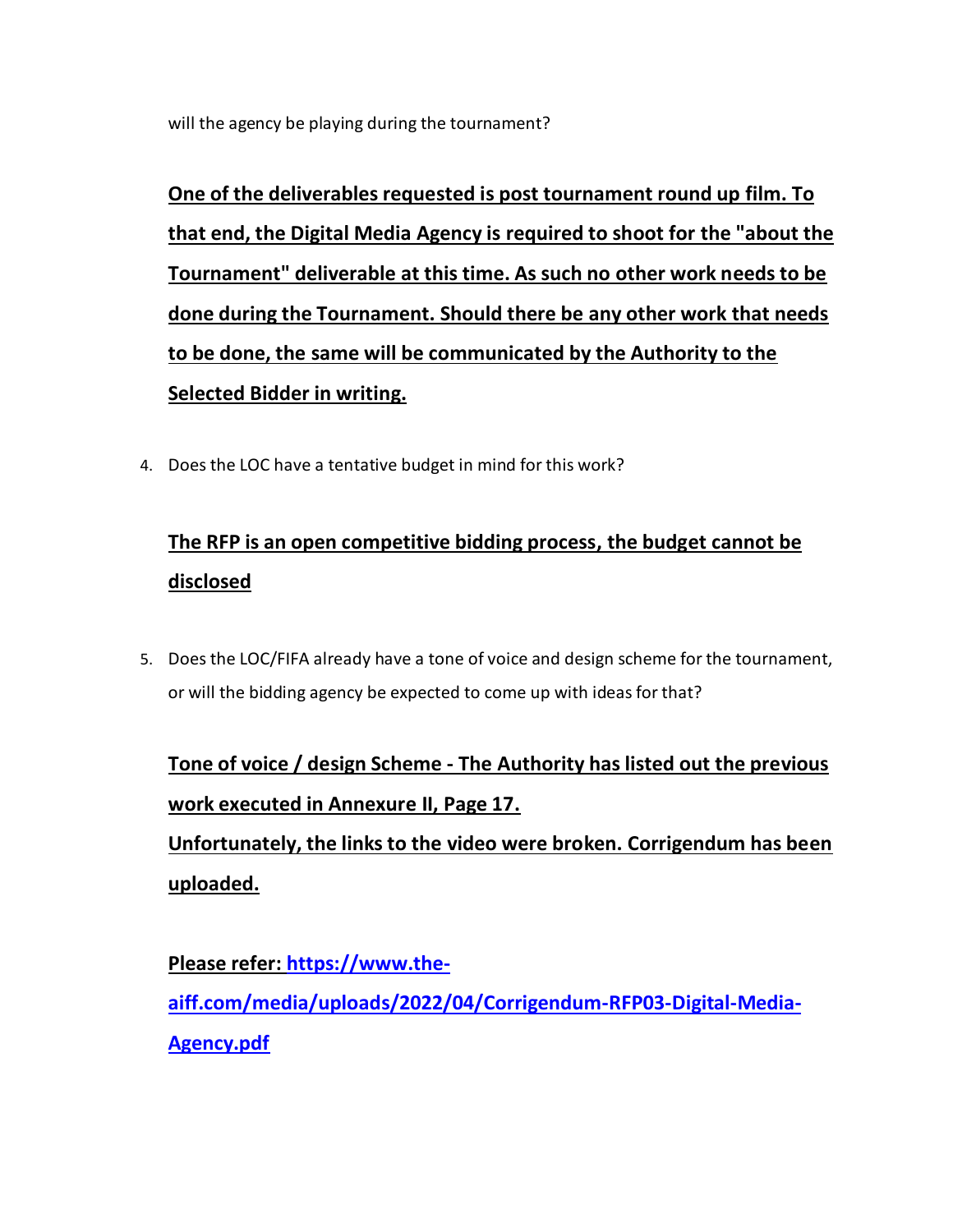## **The LOC shall share the Brand Guidelines with the selected bidder.**

6. Does the LOC look at this tournament from a global perspective? Or India first approach? How important is it for the LOC to create local content for teams out of India?

# **The LOC looks at the Tournament with an India first approach. Access to teams outside of India is limited. Content can be developed as and when access to the teams is made available.**

7. Would the agency be expected to create a regional centric digital media buzz generation plan & implement the same from a media buying point of view only Or is the agency also supposed to support LOC to attract potential sponsors. If so, what kind of support is expected from the agency apart from the digital media buzz generation ?

**The selected Digital Media Agency, in principle, will be responsible for generating buzz through the creation of quality content for the LOC on digital media and deliver the required messaging to a pan-India audience. The Agency is also required to deliver content in local languages of the host states of Maharashtra, Goa and Odisha to engage regional audiences.**

**The LOC would ideally like to generate enough buzz on digital media that helps in securing sponsors. As such, no direct support from the selected Digital Media Agency would be required to secure sponsors.**

**Media buying, if necessary, will be done on a case to case basis.**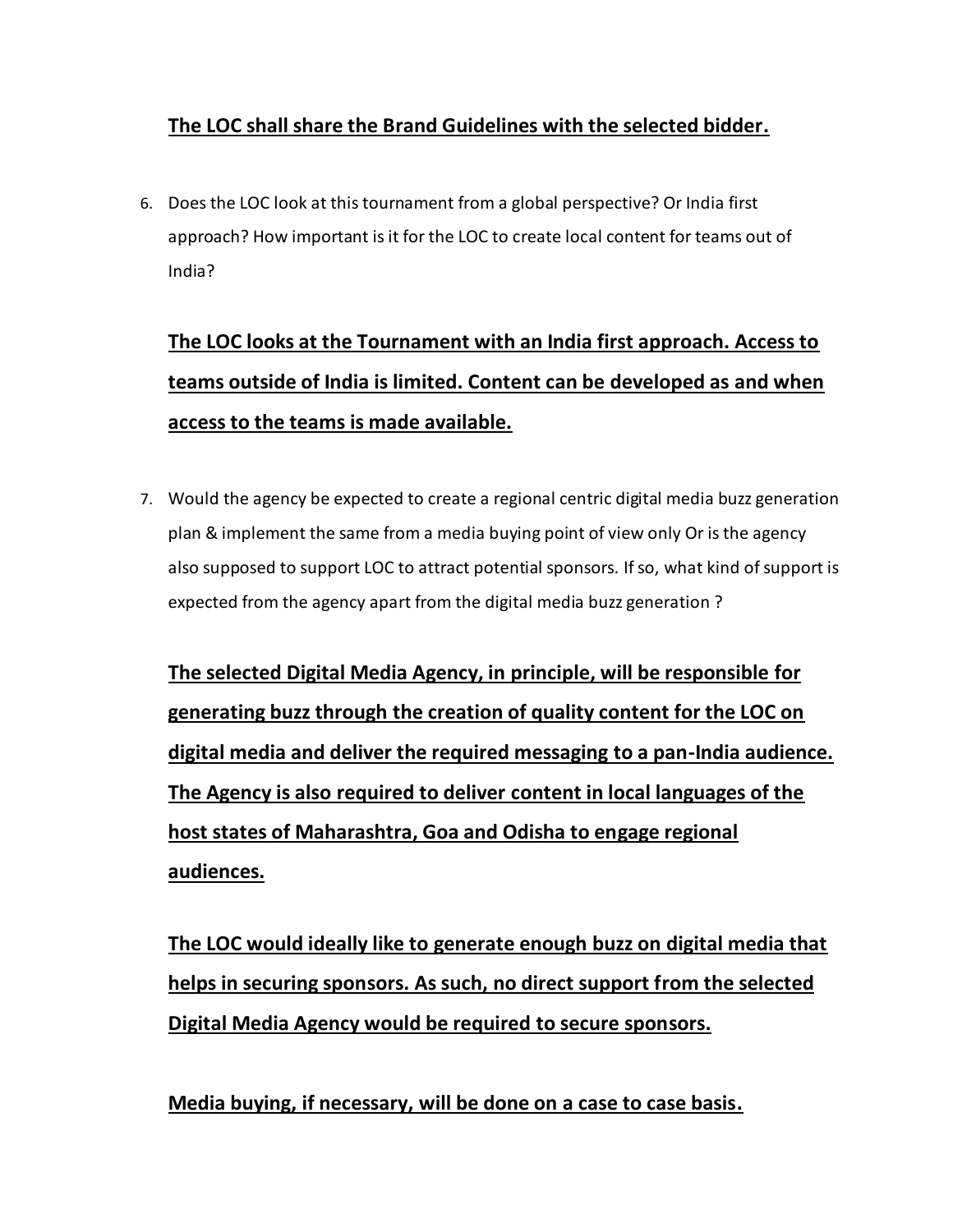8. Would like to understand the proposed duration / term of the engagement based on which the agency can propose a monthly plan

# **The LOC is expecting the selected Digital Media Agency to be associated with the tournament starting from June 2022 until October 2022. Any changes to the same shall be discussed and mutually agreed upon.**

9. We would require the potential dates & venues for these video shoots & would like to clarify if LOC will bear the cost for TLB or is the agency required to hire local videographers/ source equipment at the respective regional venues ?

# **The selected Digital Media Agency is required to hire local resources to shoot videos for the Coach Education Scholarship Programme. The venues and the dates will be communicated to the selected bidder in due course of time.**

10. As a standard industry practice, a media commission charge is levied as per the actual media spends undertaken. We would like to understand if the same needs to be mentioned as a part of the monthly proposed cost or can we quote the percentage we propose to charge separately along with the monthly cost ?

## **The Agency may quote the percentage it propose to charge as commission separately.**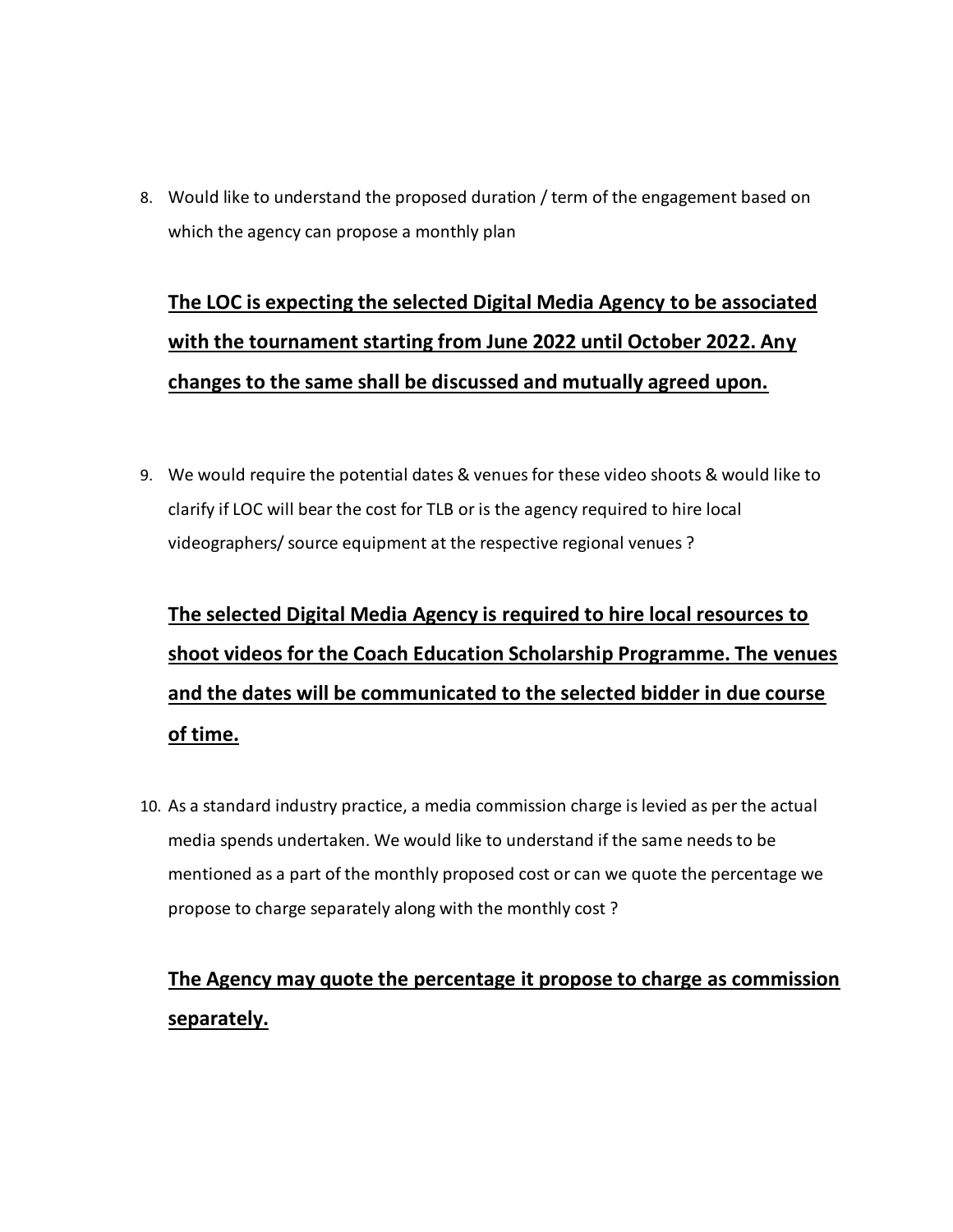11. Do we have to keep the umbrella campaign "Kick Off Your dream" and create the subcontent campaigns accordingly? Or it will be a fresh approach that we are looking at

# **All content for the LOC will be created under the umbrella campaign of "Kick Off The Dream". However, the LOC encourages creative expression in the pitch as well as the eventual output.**

12. Can we use and experiment with Hinglish

## **The LOC, given it is the organising committee of the tournament which is a global event, would like to create content in English.**

**However, there is scope for integration of vernacular/bilingual content when it comes to host city targeted communication. Hinglish though is something which is not encouraged.**

13. Will the 5 Videos a month be a part of the 7 posts that will happen throughout the week?

# **The LOC expects the selected Digital Media Agency to create 5 videos per month as well as 7 posts per week on a roll over basis, wherein these are separate deliverables.**

14. If you could let us know the ticket size and the expected ticket sales out of the entire activity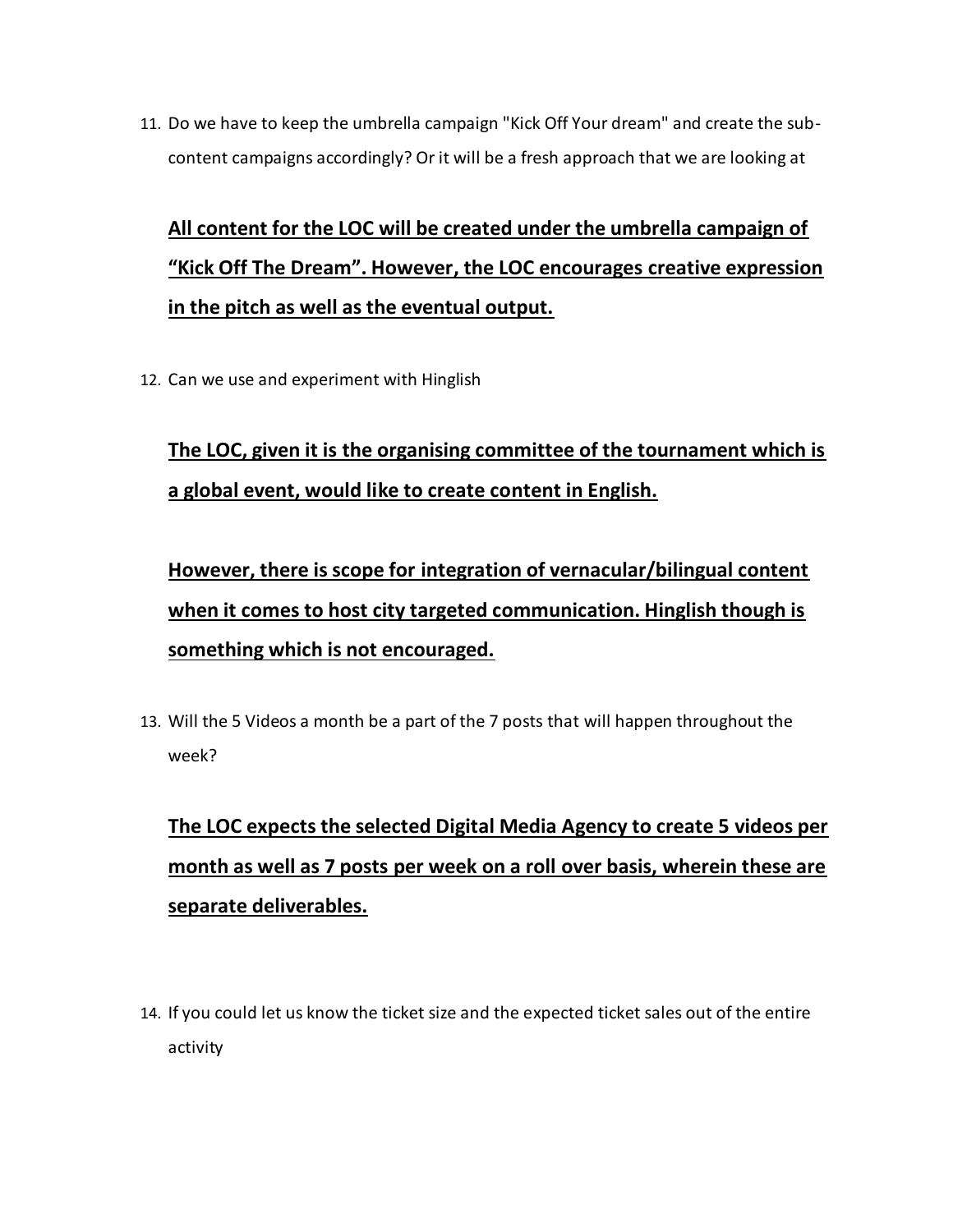# **The selected Digital Media Agency will support the LOC in creating content that should attract interest and drive ticket sales. However, no further support on this front is expected.**

15. Define the number of Video shoots we are looking at? The number of days, time, etc.

# **The selected Digital Media Agency will shoot videos based on requirement. Details regarding the same shall be mutually discussed and intimated prior to the event/activation.**

16. Are there any brand ambassadors currently associated with the brands?

**The tournament assets have been listed in the RFP Document. Any changes to the tournament assets or branding elements shall be intimated as per occurrence.**

17. What are the assets that we can get from the previous years?

**Refer to the response to query number 16. Further, footage from previous editions of the tournament can be requested for. However, availability/frequency cannot be guaranteed.**

18. Will videos of various celebs who contributed last year be shared with us so that short snippets can be created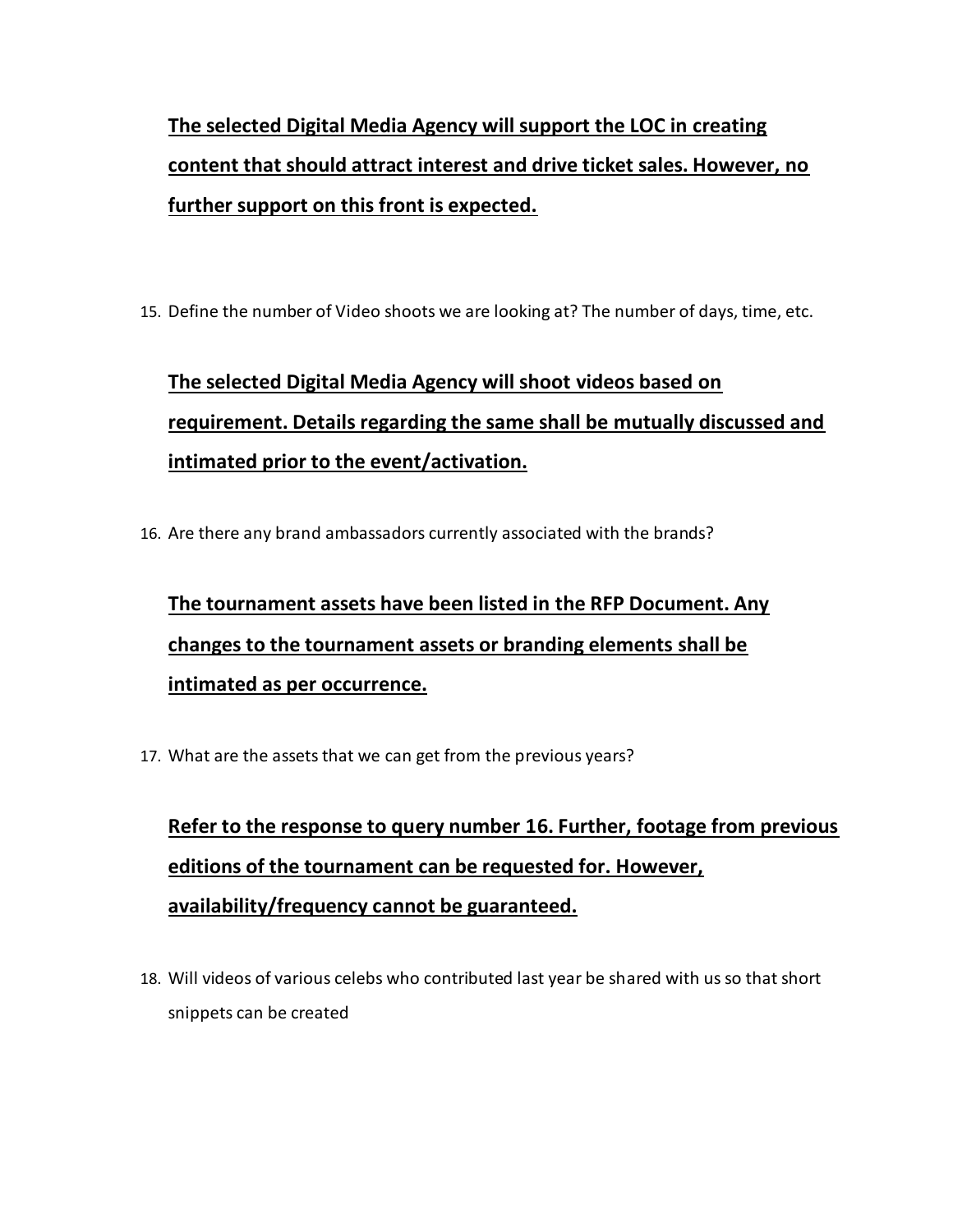### **Kindly specify which videos are being referred to.**

19. Is there any format that we need to follow for providing the financial quote?

## **The Digital Media Agency is required to quote a monthly retainer fee till October 2022. There is no particular format for the financial bid as such.**

20. Is there any format we need to follow for providing the CV?

**There is no specific format that needs to be followed in detailing the profiles of those individuals from potential Digital Media Agencies who will be working on the project, if selected. Any means of effectively communicating previous experience, knowhow of domain and skills acquired to carry out the specific role assigned will be accepted. However, previous experience in sports and football specifically will be preferred**

21. Since there are no dedicated handles and the posting is going to be split between the Indian Football team and FIFA women's World Cup handles, are we required to duplicate the content on both the handles or the content will be split between the two?

**In principle, the Digital Media Agency is required to create content for the LOC who will take care of the scheduling and posting. The brand guidelines for content will remain the same across both handles.**

22. The links embedded in the RFP document as reference are not accessible, can you please share the same with us?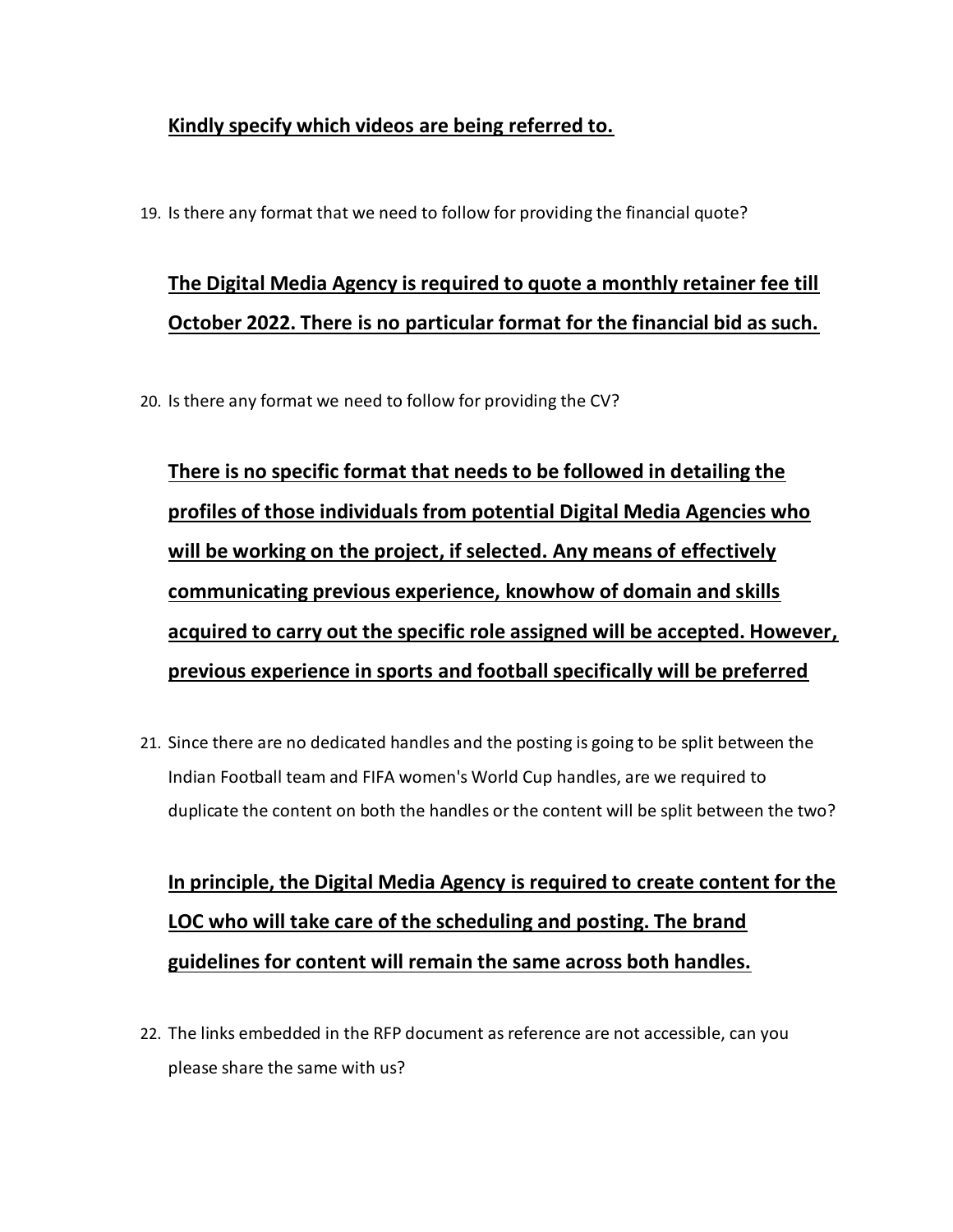## **Kindly refer to the response to query number 5.**

23. What is the length to be considered for 5 video posts that will be posted monthly?

**The length for video posts will vary based on subject being explored / narrated / depicted. However, the length must not exceed 2 minutes and 20 seconds.**

**Further, videos will be divided for various platforms i.e. Facebook/Instagram/Twitter and accordingly customised for each. We can also have videos in the reel format/16:9 format.**

24. What is the expected length for both the round-up films?

**There are two categories of round-up films that the selected Digital Media Agency is expected to deliver. For the "about the Tournament" deliverable - content will be shot in the few days leading up to the first match day and during the Tournament. The length of the same shall be decided mutually based on shots collected.**

**Video length should be 10-15 minutes.**

**For "activities and legacy of Tournament" - footage taken from various activations in the year(s) leading up to the Tournament shall be provided to the selected Digital Media Agency who will be responsible for creating a compelling story with the same - one that communicates the key**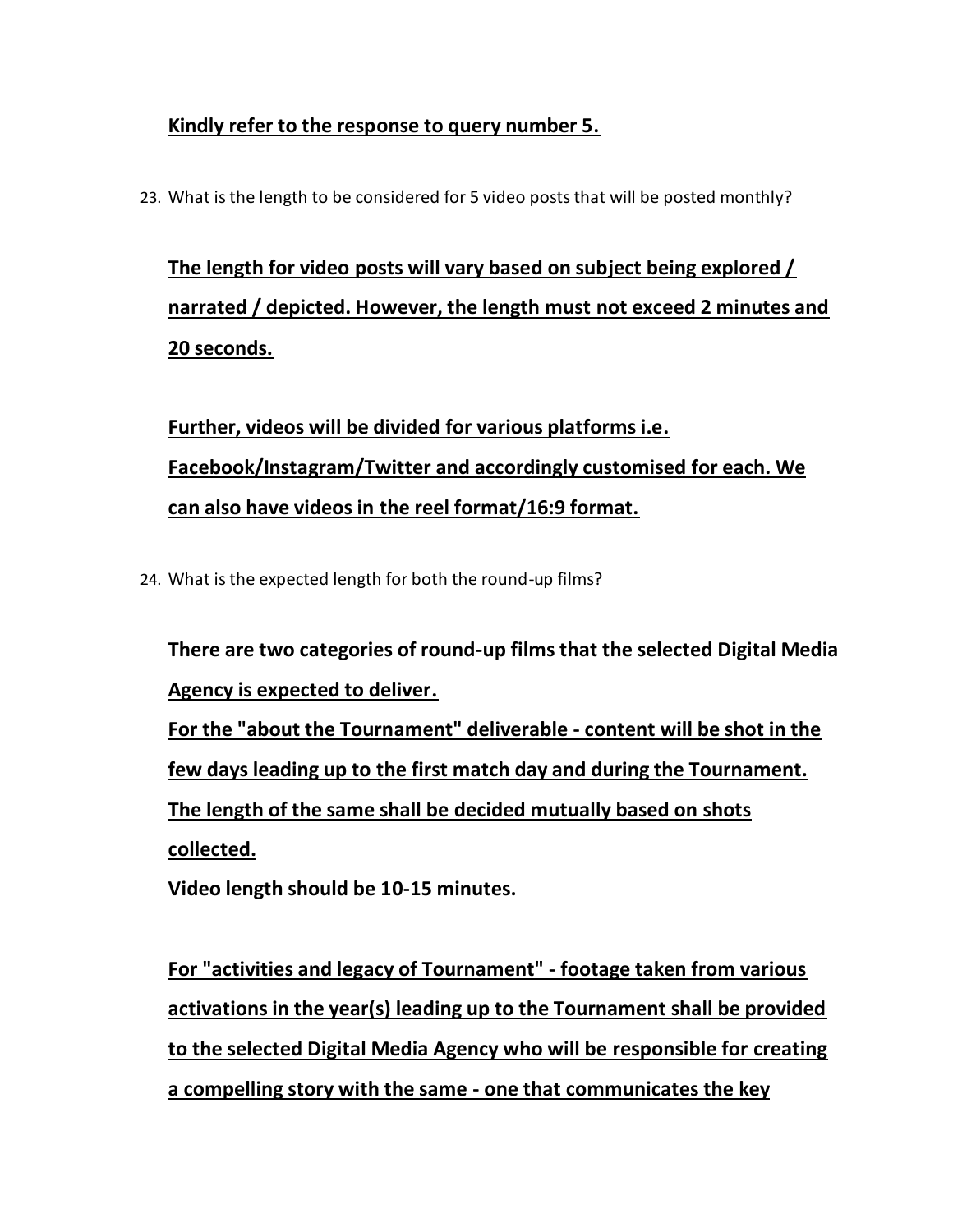#### **messaging of the Tournament.**

### **Video length should be 5-10 minutes.**

25. How limited is our access to players and staff?

**The LOC is responsible for organising the tournament. Access to players and staff is the prerogative of the respective federations.** 

**While they are not completely inaccessible, the LOC can only formally request access based on requirement. Whether the same shall be granted is dependent on various factors.**

**Moreover, there are logistical issues in physically meeting players and staff given there will be 16 participating nations from across the world.**

**India is only one of them and as organisers of the tournament, the LOC must remain objective in its content creation.**

26. What are the budgets set aside for paid media promotions?

## **The LOC shall communicate the budget for paid media promotions once the Digital Media Agency is selected.**

27. What are the KPIs the agency is expected to achieve?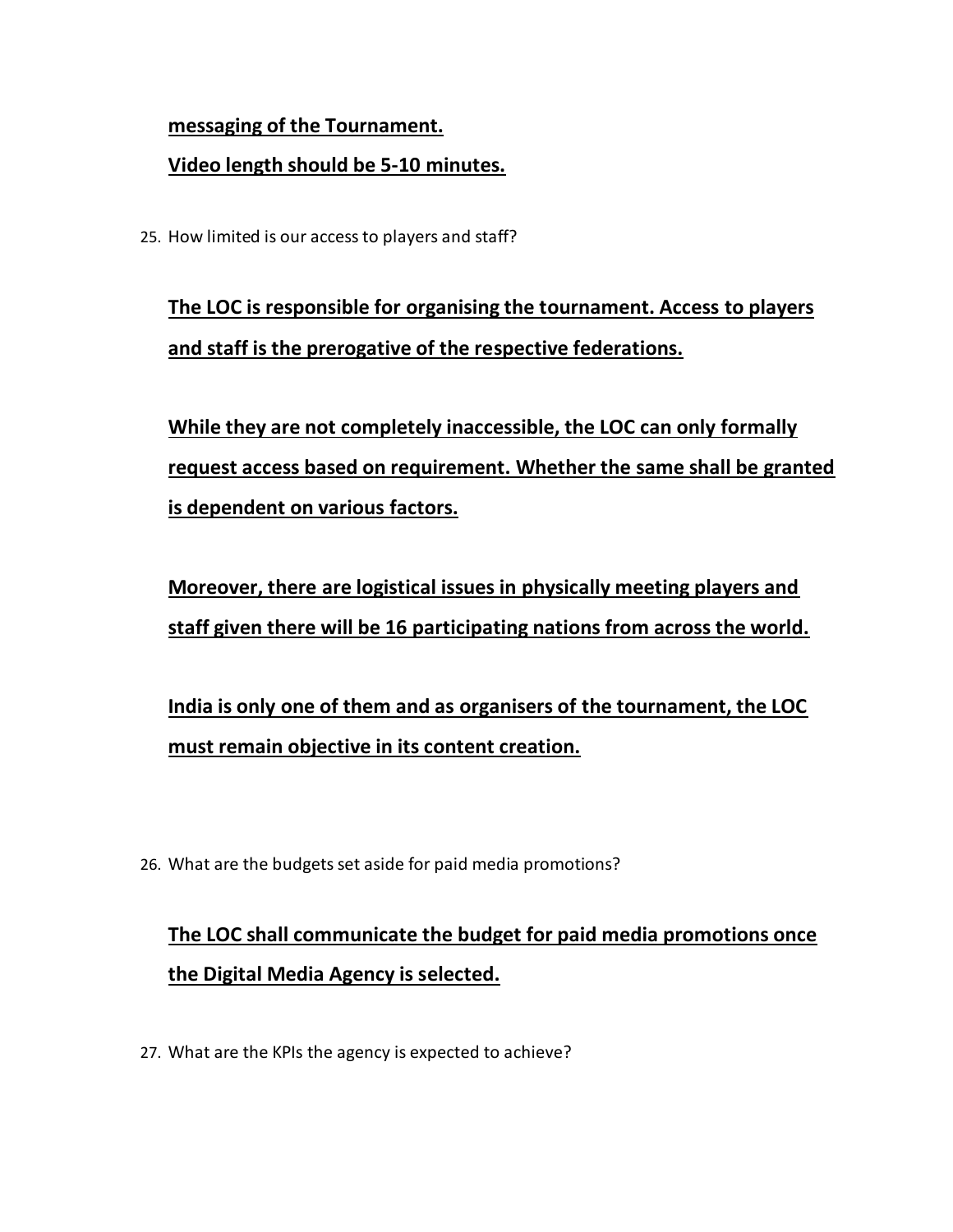**The KPIs will vary based on different campaigns and activations. The same shall be communicated to the selected Digital Media Agency prior to each campaign/activation.**

## **The KPIs may evolve based on results of similar previous campaigns.**

28. What past campaign data can you share with us?

# **Kindly refer to the link of previous work performed provided in the response to query number 5. Stats for all videos are available in the public domain. We have to abide to various commercial and confidentiality clauses.**

**For any specific information regarding the same, the Digital Media Agency may write to the LOC detailing its requirement.**

29. Can you confirm the duration of this engagement?

### **Kindly refer to the response to query number 8.**

30. Will the frequency of the deliverables remain the same during the days leading to the event and the duration of the actual event?

# **In the days leading up to the tournament, the frequency of posting will significantly increase, scoping for which, weekly/monthly deliverables have been listed on a roll-over basis.**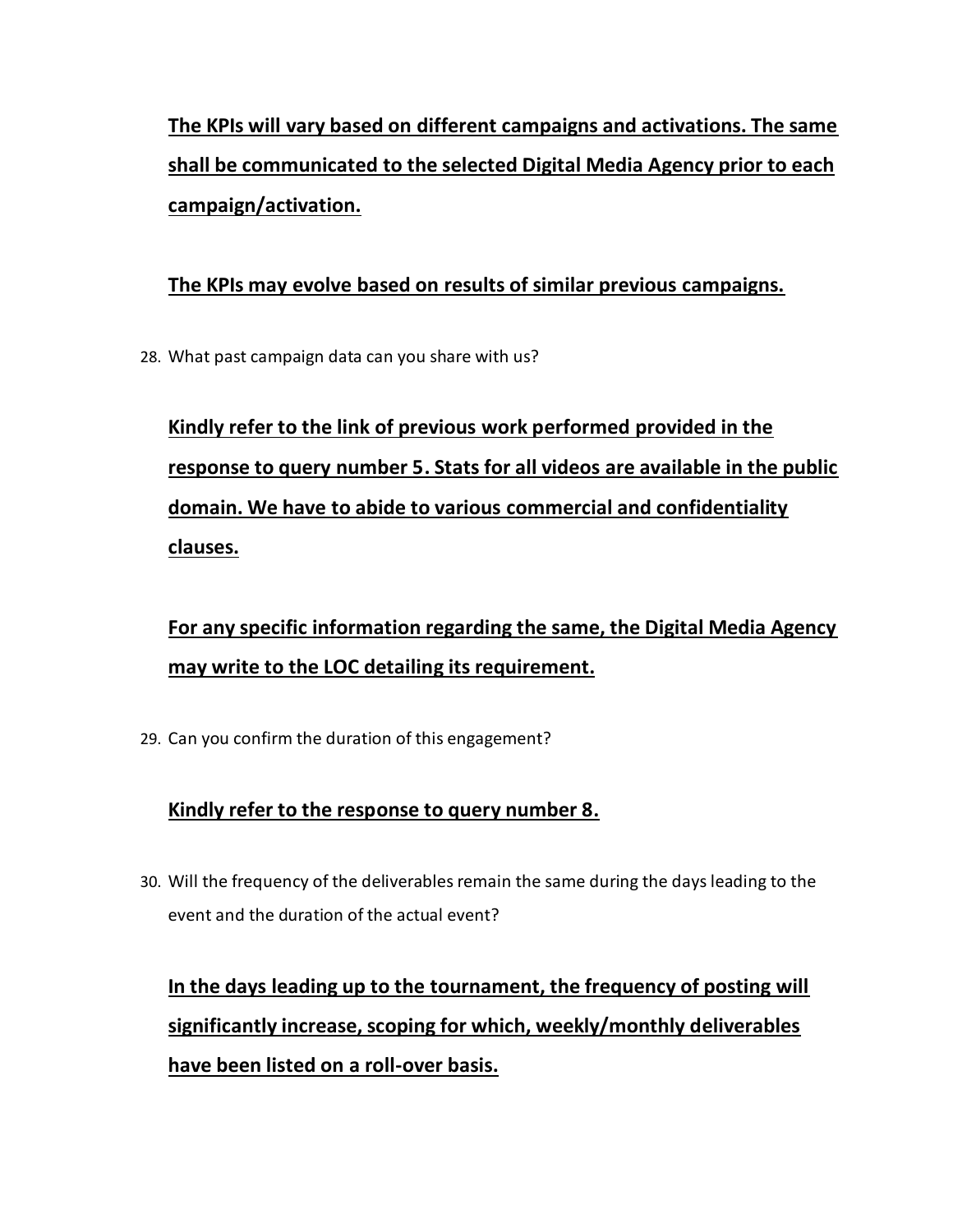## **For part two, kindly refer to the response of query number 3.**

31. Are the videos of the various stakeholders part of the monthly deliverables or they are separate? if they are separate then can we cap the frequencies?

## **The same, whenever the requirement arises, will be part of the monthly deliverables.**

32. Is there any particular format or draft we need to follow to create the undertaking?

## **There is no particular format for the undertaking. It has to be on company letterhead and signed by Authorised Representatives.**

33. What are the platforms that we need to consider for this campaign / project. Please share links to the assets that will be used for it.

### **Kindly refer to the response for query number 23.**

**Brand guidelines shall remain the same for those elements. All assets, collaterals and brand elements shall be shared with the selected Digital Media agency.**

34. Does the technical approach need to include creative samples as well? Is there any weightage pre-allocated for sample visuals?

## **There is no strict rule / requirement from the LOC's end in pitching the presentation.**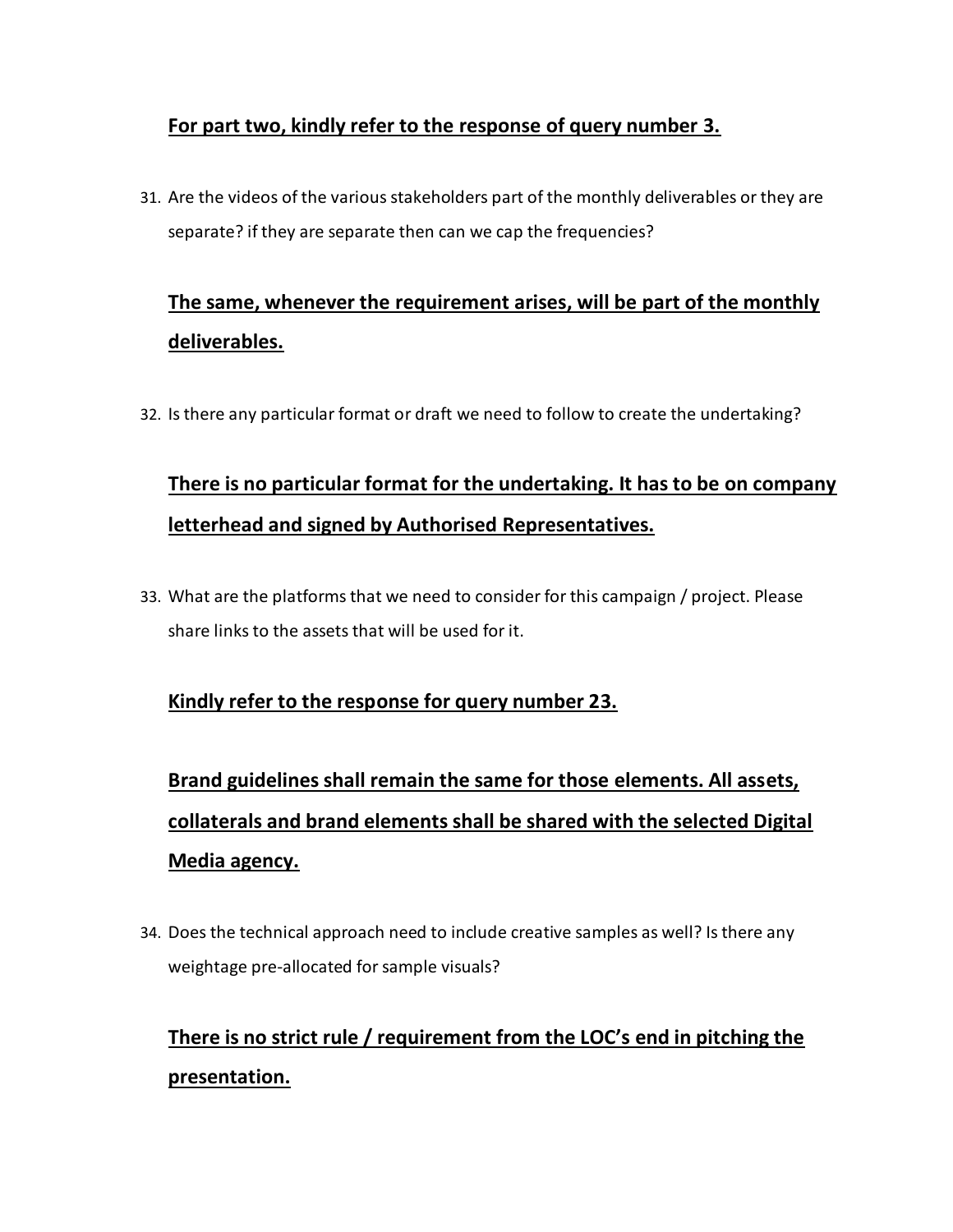# **The potential bidders are free to adopt any method that best communicates their pitch. The detailed evaluation criteria can be found in sections 8.1 and 8.2 of the RFP document.**

35. What are the objectives for the campaign? Are there specific objectives for different platforms? Mention the same.

**The objectives of the campaigns include raising awareness about the tournament, promoting the legacy events, promoting the marquee events, driving interest to boost ticket sales and generating buzz to attract interest from potential sponsors. Each campaign may have one or a combination of the aforementioned. However, the deliverable will remain the same wherein the selected Digital Media agency will need to produce content for Digital Media that garners attention in order to potentially lead to the aforementioned outcomes.** 

**Please note that we are using National Team and FIFA handles, for which we have fixed guidelines and obligations. The same will be communicated to the selected Digital Media Agency.**

36. Could we have more details on the Football for All and the Coach Education Scholarship Program - any timelines or plans that may be relevant to the agency

#### **Football For All:**

**[https://www.fifa.com/tournaments/womens/u17womensworldcup/india2022/news/](https://www.fifa.com/tournaments/womens/u17womensworldcup/india2022/news/inaugural-kick-off-the-dream-tm-football-carnival-hosted-in-navi-mumbai)**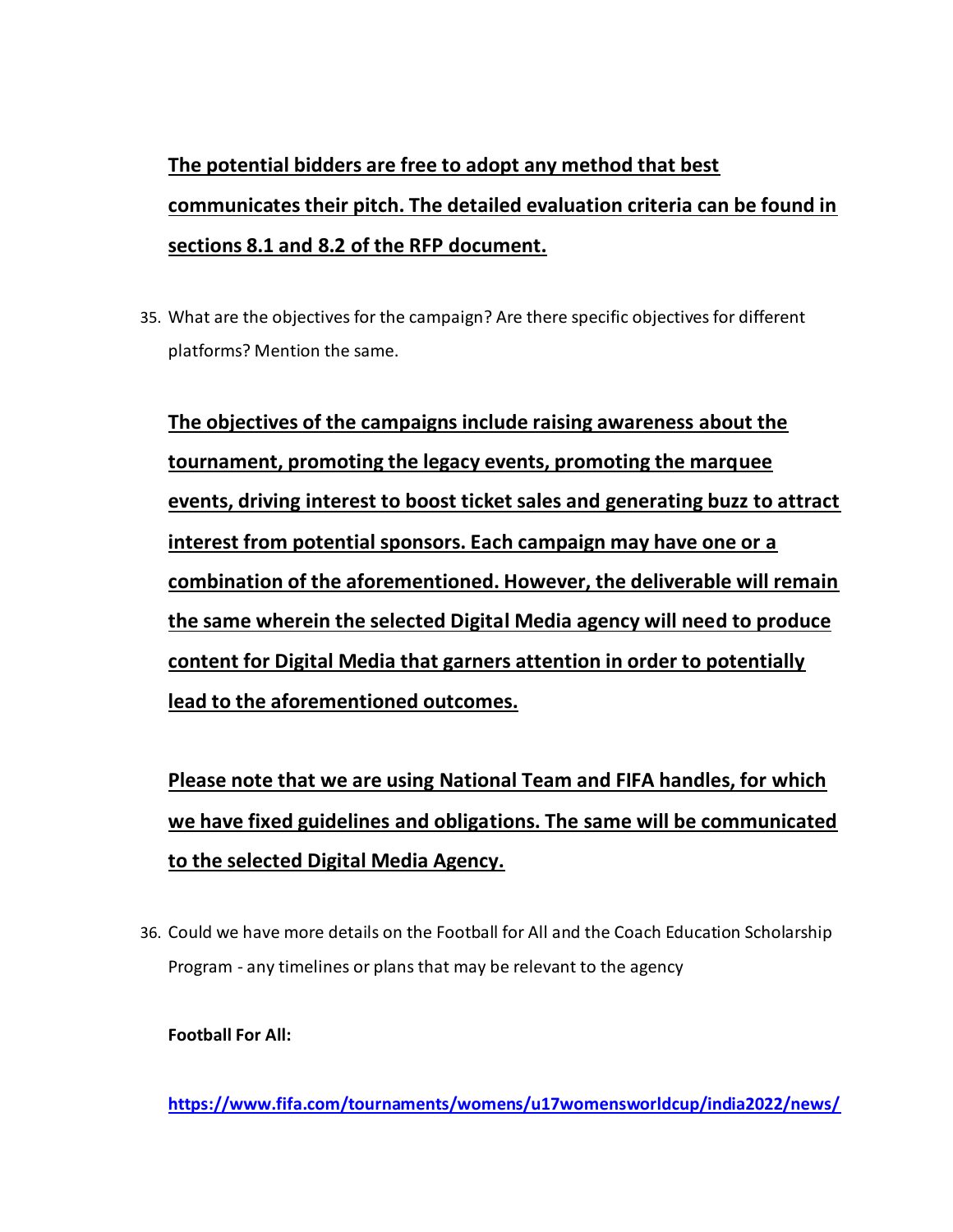**[inaugural-kick-off-the-dream-tm-football-carnival-hosted-in-navi-mumbai](https://www.fifa.com/tournaments/womens/u17womensworldcup/india2022/news/inaugural-kick-off-the-dream-tm-football-carnival-hosted-in-navi-mumbai)**

**<https://www.youtube.com/watch?v=aPKhG9O5aNs>**

**Coach Education Scholarship Programme:**

**[https://www.the-aiff.com/article/legacy-activities-for-fifa-u-17-womens-world-cup](https://www.the-aiff.com/article/legacy-activities-for-fifa-u-17-womens-world-cup-india-2022-restart-on-international-womens-day)[india-2022-restart-on-international-womens-day](https://www.the-aiff.com/article/legacy-activities-for-fifa-u-17-womens-world-cup-india-2022-restart-on-international-womens-day)**

**[https://www.the-aiff.com/article/pune-edition-of-coach-education-scholarship](https://www.the-aiff.com/article/pune-edition-of-coach-education-scholarship-programme-of-the-fifa-u-17-womens-world-cup-india-2022-concludes-at-shiv-chhatrapati-sports-complex#:~:text=Kushal%20Das%2C%20General%20Secretary%20of,to%20play%20the%20game%2C%20while)[programme-of-the-fifa-u-17-womens-world-cup-india-2022-concludes-at-shiv](https://www.the-aiff.com/article/pune-edition-of-coach-education-scholarship-programme-of-the-fifa-u-17-womens-world-cup-india-2022-concludes-at-shiv-chhatrapati-sports-complex#:~:text=Kushal%20Das%2C%20General%20Secretary%20of,to%20play%20the%20game%2C%20while)[chhatrapati-sports](https://www.the-aiff.com/article/pune-edition-of-coach-education-scholarship-programme-of-the-fifa-u-17-womens-world-cup-india-2022-concludes-at-shiv-chhatrapati-sports-complex#:~:text=Kushal%20Das%2C%20General%20Secretary%20of,to%20play%20the%20game%2C%20while)[complex#:~:text=Kushal%20Das%2C%20General%20Secretary%20of,to%20play%20th](https://www.the-aiff.com/article/pune-edition-of-coach-education-scholarship-programme-of-the-fifa-u-17-womens-world-cup-india-2022-concludes-at-shiv-chhatrapati-sports-complex#:~:text=Kushal%20Das%2C%20General%20Secretary%20of,to%20play%20the%20game%2C%20while) [e%20game%2C%20while](https://www.the-aiff.com/article/pune-edition-of-coach-education-scholarship-programme-of-the-fifa-u-17-womens-world-cup-india-2022-concludes-at-shiv-chhatrapati-sports-complex#:~:text=Kushal%20Das%2C%20General%20Secretary%20of,to%20play%20the%20game%2C%20while)**

**[https://www.the-aiff.com/article/inaugural-d-license-edition-of-fifa-u-17-womens](https://www.the-aiff.com/article/inaugural-d-license-edition-of-fifa-u-17-womens-world-cup-india-2022-coach-education-scholarship-programme-conducted-in-mumbai)[world-cup-india-2022-coach-education-scholarship-programme-conducted-in-mumbai](https://www.the-aiff.com/article/inaugural-d-license-edition-of-fifa-u-17-womens-world-cup-india-2022-coach-education-scholarship-programme-conducted-in-mumbai)**

**<https://www.instagram.com/p/Catr3HLtu4a/>**

**[https://www.instagram.com/tv/CWSf85Rh2FM/?utm\\_medium=copy\\_link](https://www.instagram.com/tv/CWSf85Rh2FM/?utm_medium=copy_link)**

**Event timelines are tentative and will be shared with the selected Agency. Further, these events are subject to stakeholder co-operation / permissions, COVID-19 situation and state guidelines regarding the same.** 

37. What will be the KPIs for the agency for this project? Any targets we have in mind?

### **Kindly refer to the response of query number 27. With regards to the**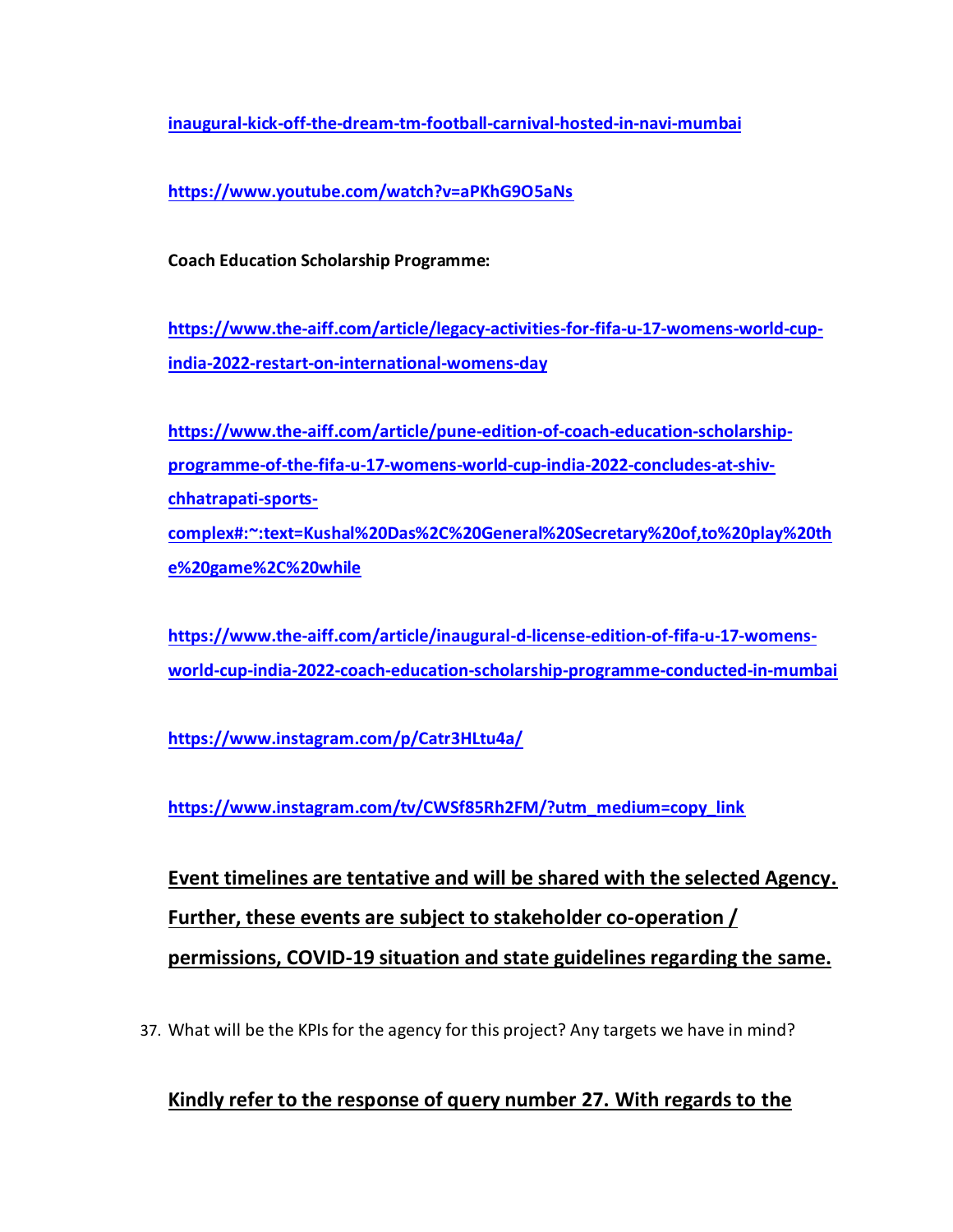### **second part, kindly refer to the responses of queries numbered 7 and 35.**

38. What are the KPIs for the paid media activities.

### **Kindly refer to the response of query number 27.**

39. Is there any extension on the submission deadline?

#### **No.**

40. Is sports client a compulsion to be a part of client list ? Or its an option worth 10 marks?

### **The Eligibility Criteria is stated in Clause 8.1 - Page No 7 of the RFP.**

## **Further, for the presentation marks are allotted on the basis of projects executed. The same is mentioned in Clause 8.2 on page no. 8**

41. Page 9 - Experience of team working in relevant projects, their specific roles in said projects as well as composition of team in the LOC Project.

Does this indicate a rough breakdown of the team that will be working on the said project? Also, if in a team of say 10 people from the agency, a couple of people resign midway, what would be the scope of redefining the team structure and incorporating replacements?

#### **Please refer to the response of query number 20.**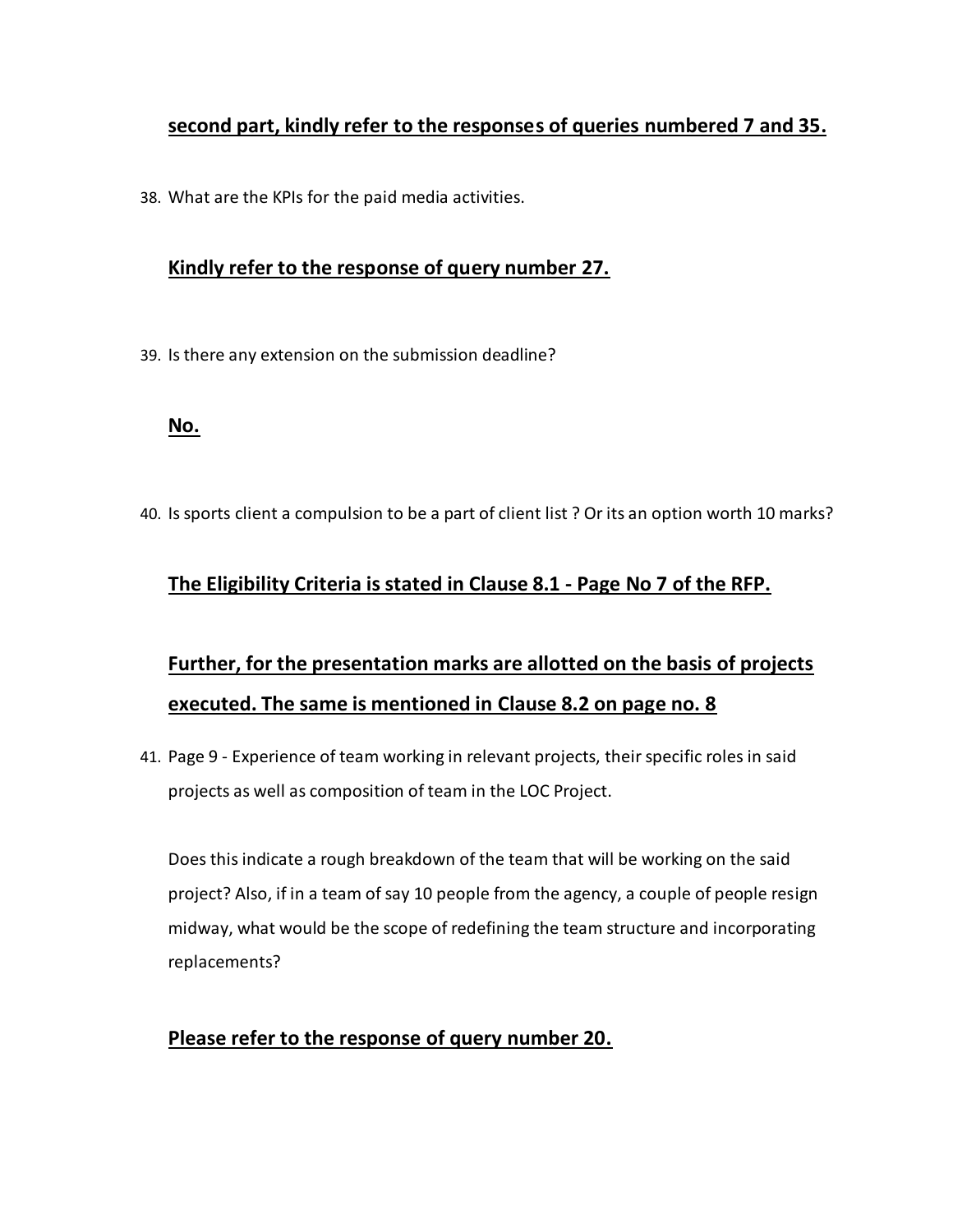**In case a team member of the selected Digital Media Agency resigns midway, it is the prerogative of the Agency to restructure the team so as to maintain the quality of the deliverables. The LOC should be kept in the loop regarding the same.**

42. Will sponsor outreach be an active part of what we are supposed to do, or does this mean creating quality content that eventually attracts the right sponsors and partners?

If the agency helps find & close sponsors, would there be agency fee/commission?

#### **Please refer to the responses to queries numbered 7 and 35.**

43. If during the tournament, additional content buckets (other than the already discussed/finalized ones) are ideated or expected from the agency by LOC, would that be considered as on-cost basis?

# **There will be no communication from the LOC's end during the tournament. However, relevant content may be created during the tournament for use post tournament.**

44. How much detailing is expected in terms of planning, in the pitch stage?

**In the pitch stage, the bidding Digital Media Agencies are expected to evaluate already published digital content of the LOC, understand the story telling pattern and accordingly plan out the series of content that will fall in line with the messaging of the tournament.**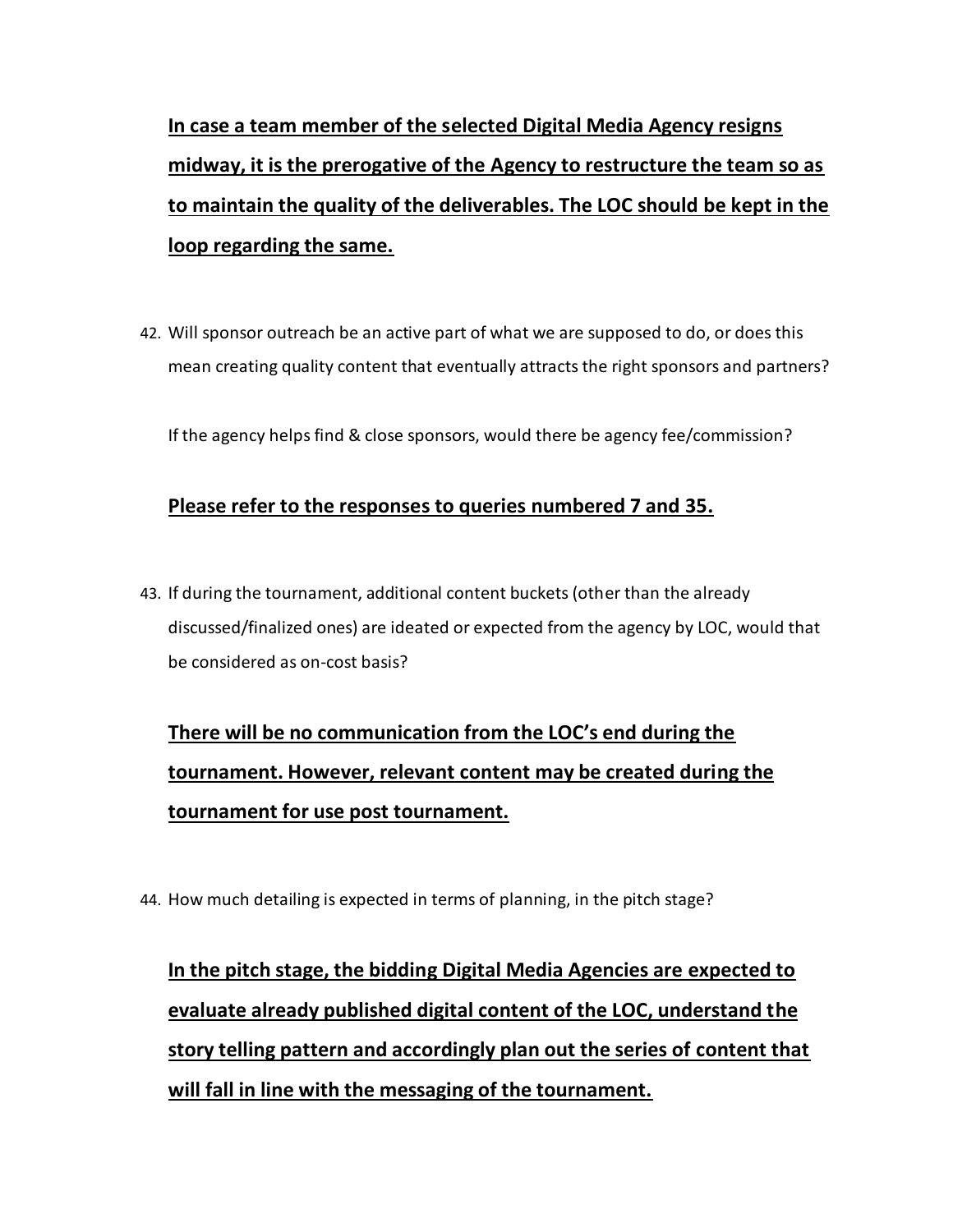# **Thorough detailed content/plan is not expected at this stage. However, the LOC welcomes new/quirky ideas with a fresh voice with surrounding LOC events and other potential campaigns.**

45. Who are the stakeholders? Will any more prior information be shared?

And would these be counted in the 7 posts or above and beyond?

## **The stakeholders include governments of the host states as well as potential National Supporters (sponsors), and stadium authorities.**

**These posts are included in the 7 (creative per week) + 5 (videos per month) deliverables. The number of posts required may increase depending on any milestone / event that the LOC decides upon.**

46. How do you define conceptualizing? Would it involve just outline-level ideation, or also involve writing scripts and so on?

## **The conceptualizing would require the agency to outline executable ideas and, upon approval, script promotional content for radio campaigns.**

47. Is the agency supposed to work on creatives?

## **Yes. The selected Digital Media Agency is expected to work on these**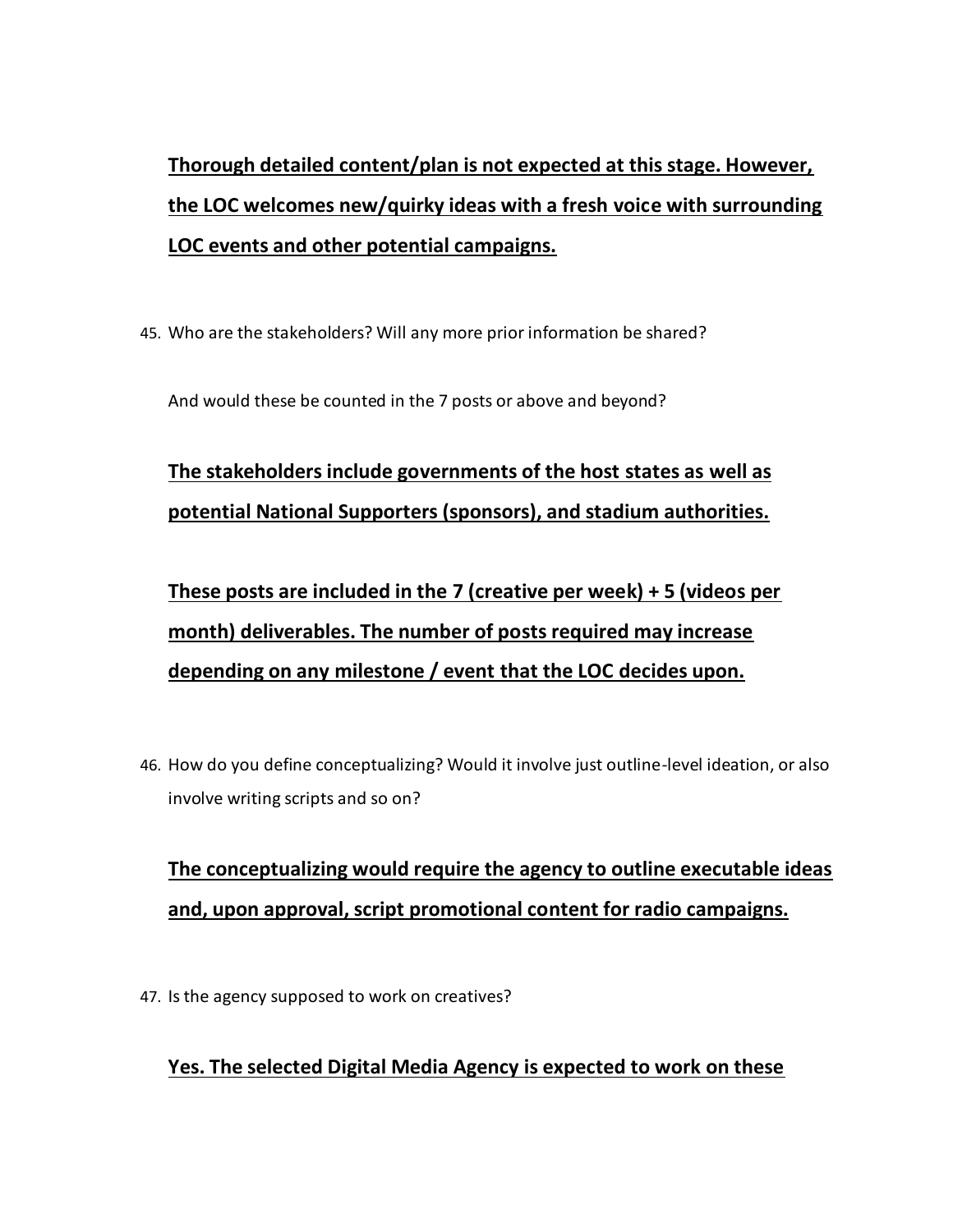#### **creatives**

48. Maximum 7 posts per week, or minimum 7 posts per week are expected?

We feel the mentioned quantity isn't adequate for an event of such magnitude & importance. Adequate would be 3-4 per day, can be more on matchdays.

Would the LOC be open to the frequency and number of posts being topical, based on events etc?

Also, would adaptation of a post to story form be counted as an additional post?

#### **Please refer to the response to query number 45.**

#### **Posts/videos can be topical based on events/activations.**

**Since the LOC will be directly posting content handed over by the selected Digital Media Agency, it falls under our prerogative to make stories out of posts. However, in case of changes in orientation/format, the Selected Agency is expected to adapt the same.**

49. Up to 5 videos per month on a roll over basis. Does this include a mix of long form and short form (reel) content? Or is there a separate split for the categories?

#### **The same is inclusive of long form as well as short form content.**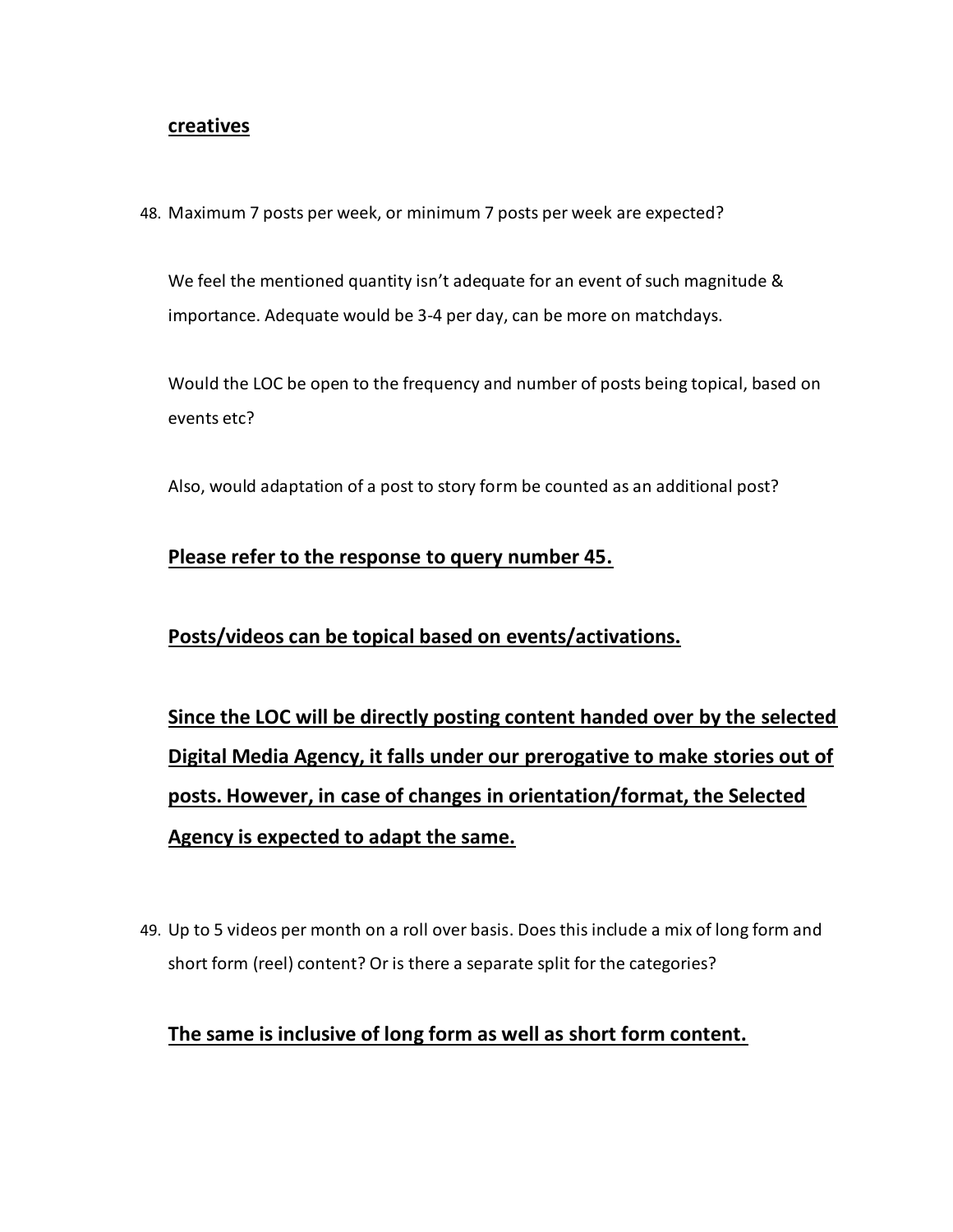50. Would travel, conveyance etc be on-cost basis, or be included in the monthly retainer cost?

### **In case of travel, TLB will be on-cost basis.**

51. Assuming the content will be posted on two different handles, how different or same would the design templates or brand colors look like?

#### **Please refer to the response to query number 21.**

52. In terms of throwback posts, would we have to rely on illustrations or text content, assuming no availability of any footage/photos?

Also, can publicly available media be posted by giving due credits in copy?

# **We would have to mostly rely on illustrations or text content for throwback posts. In terms of availability of footage/photos, kindly refer to the response to query number 17.**

**Publicly available media may be used giving due credits. The details of the same can be discussed on occurrence basis.**

53. We have licenses for platforms like Envato. Would that be okay for use?

#### **For content that goes up on AIFF platforms we use copyright free music.**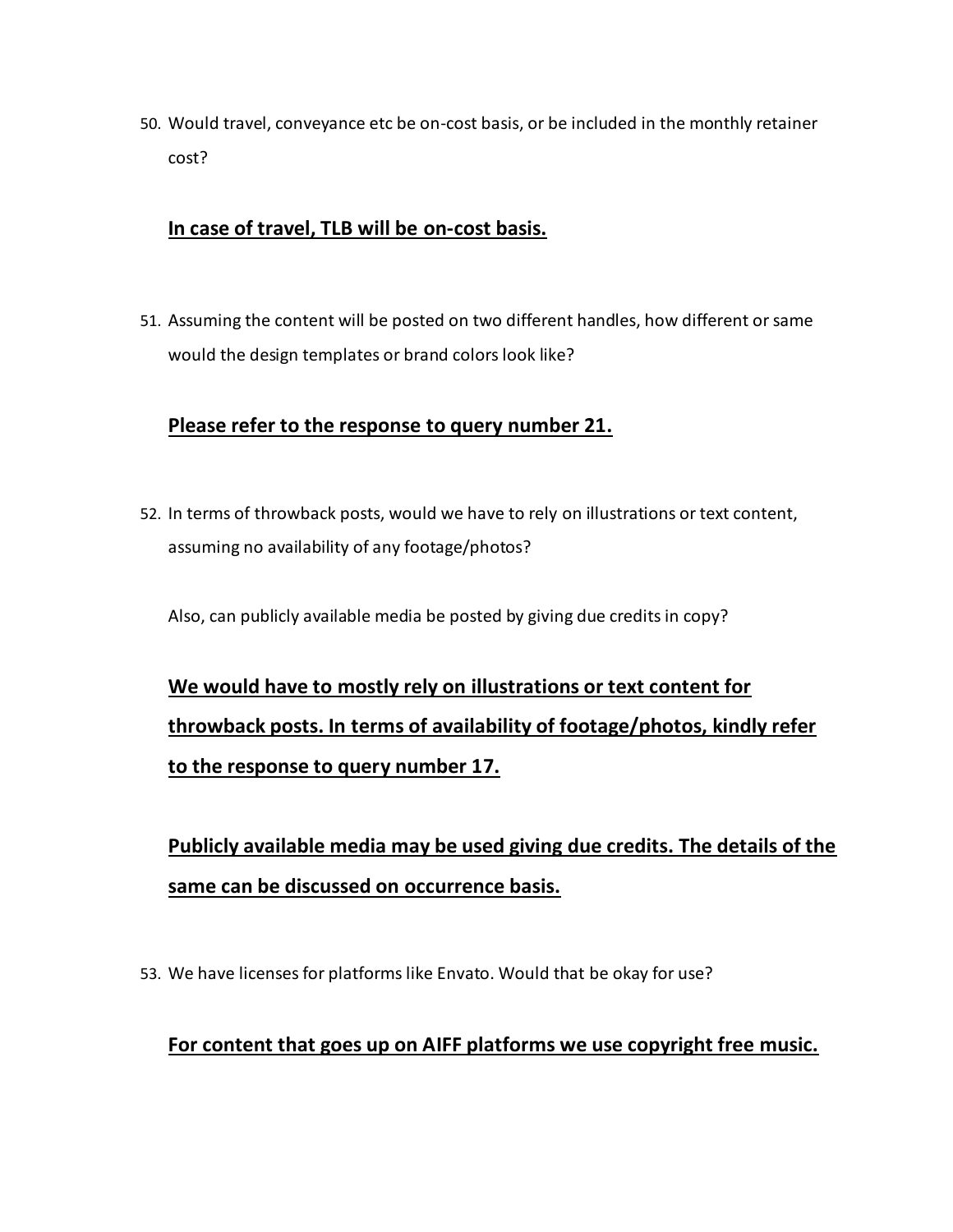### **For FIFA platforms the same can be discussed later.**

54. Would there be absolutely no access to the players? Can content be shot remotely by LOC and shared with agency for working on it?

**Given the global nature of the event, the final 16 teams hail from different parts of the world. Thus, being physically present to shoot content is a logistical challenge.**

**Requests, however, can be made for access to players who are in India and digitally for players of different countries. Approvals regarding the same is the prerogative of the respective federations.**

55. No communication through social media handles during the tournament. More elaboration on this? What is defined by 'communication'?

**LOC makes no posts on social media during the tournament. The different FIFA channels, via their team, will carry out appropriate communications and the Indian Football handles will be leveraged for communicating Team India's updates.**

56. Are there any predefined ways of transferring content online/offline, or that's flexible?

### **The LOC is flexible in the mode of receiving content from the selected**